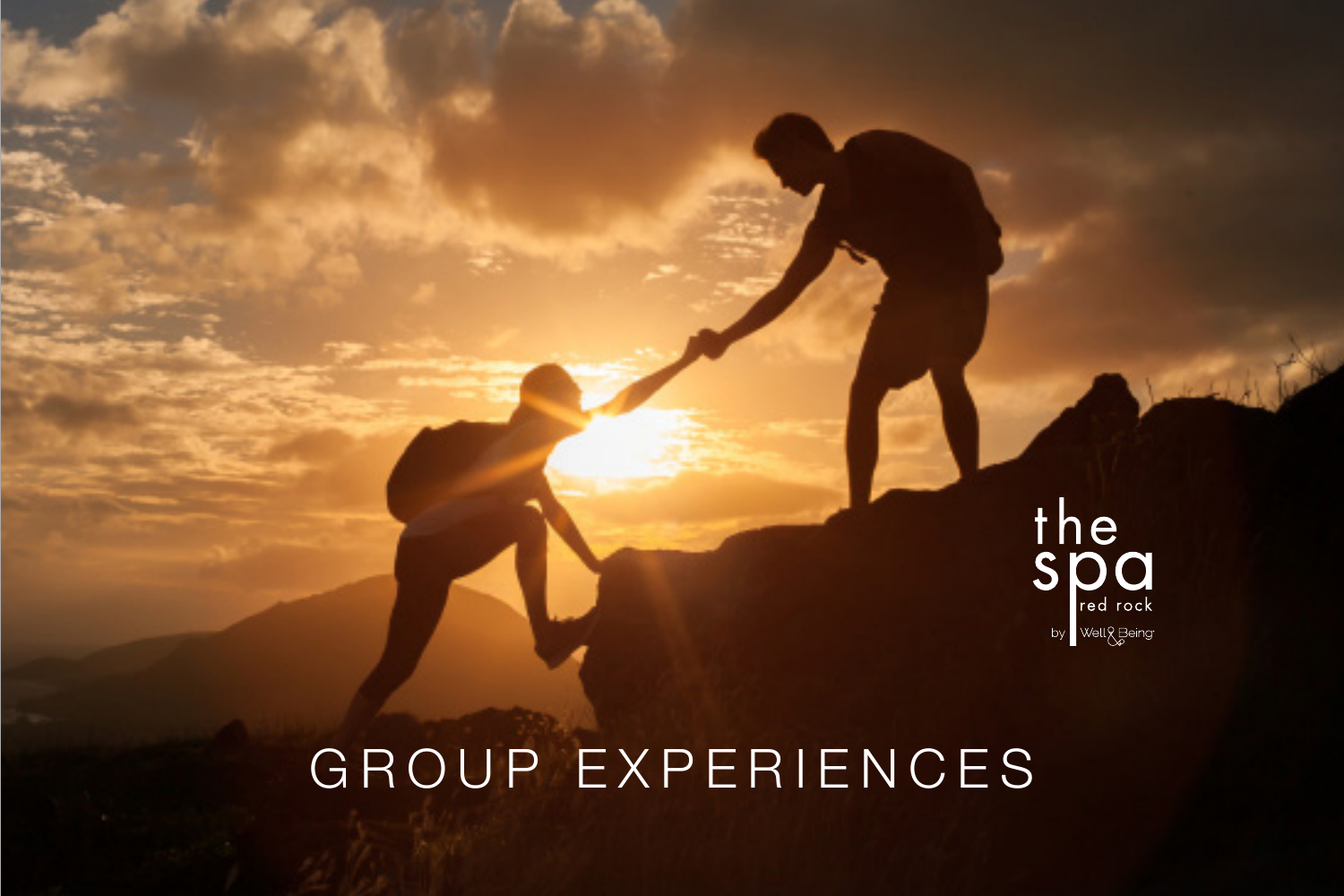

A UNIQUE MIX OF SPA AND WELLNESS EXPERIENCES WILL INSPIRE HIGHER LEVELS OF PERFORMANCE AND LIFE SATISFACTION. WHETHER YOUR ATTENDEES ENJOY TRADITIONAL MASSAGES AND FACIALS, OR PARTICIPATE IN A HEALTH FAIR, WE CAN MAKE YOUR MEETING MEMORABLE AND PRODUCTIVE. WELL & BEING PROVIDES A TURN-KEY OPTION FOR OUTSTANDING PERSONALIZED AND ATTENTIVE APPROACH TO SERVICE. LIVE IT WELL!

SPA AMENITIES INCLUDE: Private Spa Pool I Wet Steam Room I Swedish Dry Sauna I Hot Therapeutic Whirlpool I Cold Plunge I Swiss Shower I Fitness Gym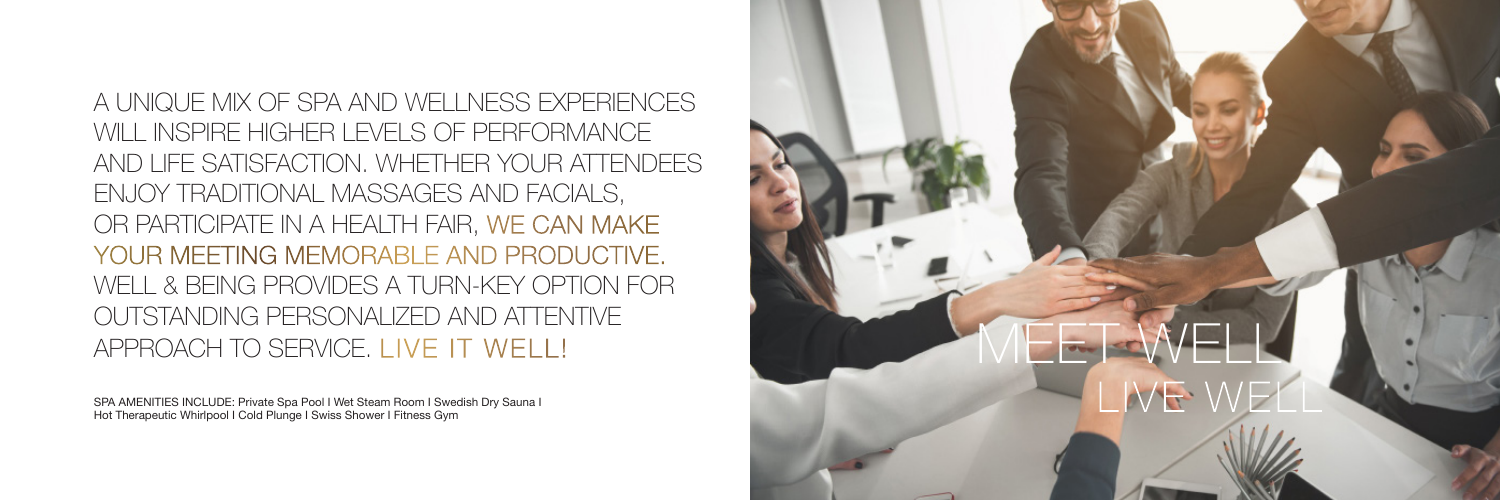

# TABLE OF CONTENTS

MINDFUL BREAKS FITNESS GROUP CLASSES GROUP SPA SERVICES SALON EAT WELL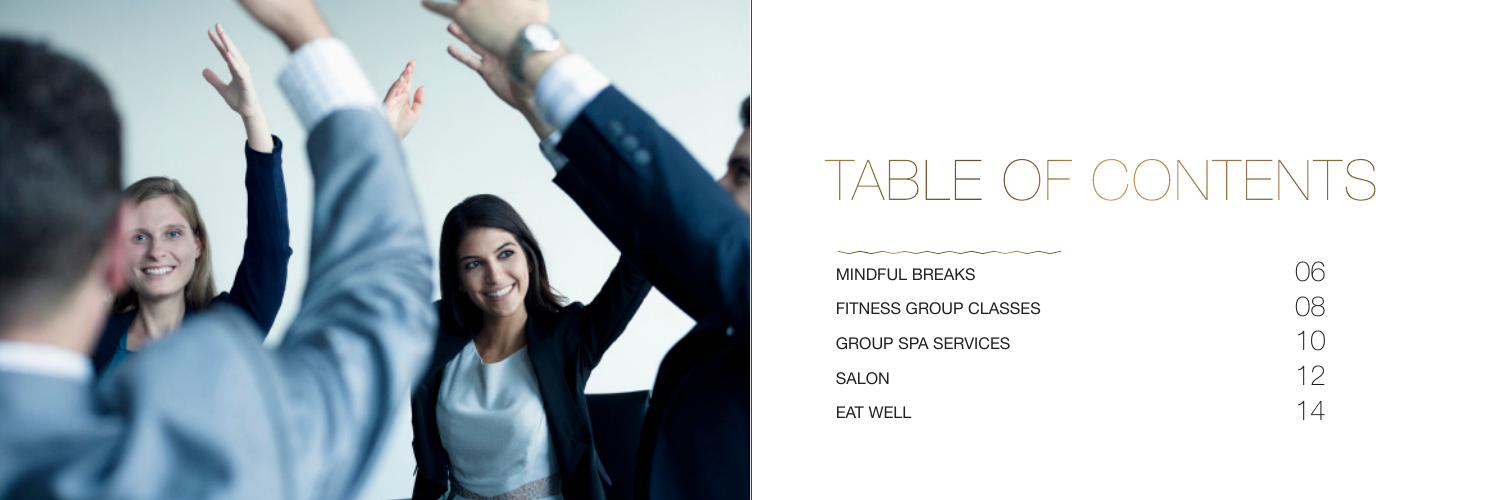#### WELLNESS LOUNGE

Give your attendees respite from their meeting and trade show schedule with a quiet place to relax and visit. We create the environment adjacent to your meeting location where feet can be propped up and thoughts can be collected!

#### YOUR GROUP'S RESPITE INCLUDES

- Relaxing lounge and sofa seating
- Ottomans or footrests
- Music *(choose from classical, spa music, or nature's sounds)*
- Freshly infused waters
- Salt scrubs and hot or cooling towels at each break

*For an additional \$200 (per provider/per hour), the following spa stations can be added to your Wellness Lounge which can typically accommodate 6-8 guests per hour\*:* 

- Chair Massage Station: Tense neck and shoulders
- repaired and relaxed! Hand/Forearm Therapeutic Massage Station: Excellent for computer wrists and smart phone texting relief! Includes warmed mitts for extra relaxation.

\*One provider can service up to 10 guests per hour. Pricing includes set up and breakdown.

### Empowered Attendees





Let Well & Being bring a bit of inner calm, relaxation and renewed energy to your attendees during the conference and provide a few tools to take that calm with them after the session. All sessions can be done in business attire-no special shoes or fitness clothing required.

#### MINDFUL BREAKS

#### FIND YOUR FOCUS

Gets attendees out of their chairs, gets blood flowing and focusing on breathing to relax and reduce stress.

#### ENERGY SHOT

Our fitness trainer will guide your attendees through dynamic stretches to increase blood flow, stimulate cardiovascular and neuromuscular systems.

#### TENSION BUSTER

Through guided tensing and relaxing of muscles, attendees will feel refreshed and energized!

#### SPA BREAKOUT SESSIONS

Mini spa services in meeting rooms, customizable depending on group need. Any of the above experiences can be incorporated.

#### LAUGHING YOGA

Laughter is the best medicine for reducing blood pressure and stress while increasing endorphins. Our yoga gurus bring out joy and lift spirits to help start off your event in a fun, easy, comfortable way.

#### STRICTLY BUSINESS YOGA

Attendees stretch and recharge in and beside their chair, a great way to recharge the troops and get re-focused.

#### CLEAR MIND

Allow our experts to guide your attendees to relax and clear their thoughts at the beginning, middle or end of a long day of meetings through Violin Meditation.

#### CLASS CHOICES

\* 1 SESSION \$500, (FULL DAY UP TO 4 SESSIONS \$1,500). *Class size may vary.*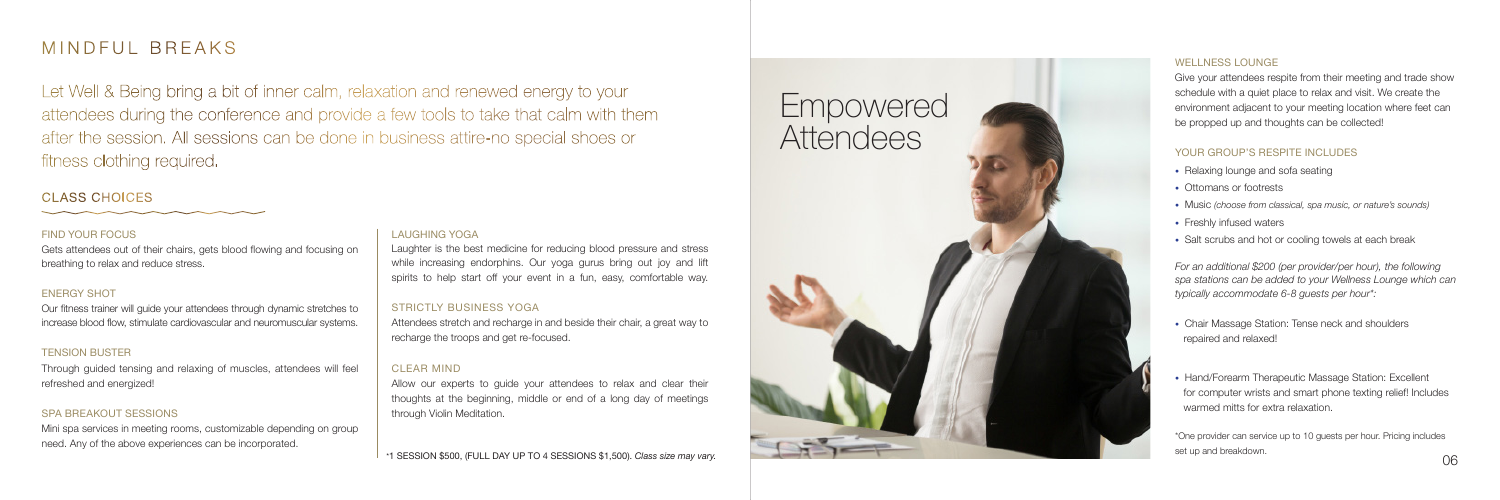### Active Leaders

Well & Being knows how to get active - and have fun while doing it! Get your group moving with fitness options ranging from yoga to the ultimate, sweat-inducing workout.

#### FITNESS | GROUP CLASSES

YOGA Achieve physical and mental health with exercises that promote flexibility and strength. 10+ GUESTS | 60-MIN | \$500 PER HOUR

WALL YOGA With the use of a harness attached to the wall you will perform regular yoga poses and inversions. 1-6 GUESTS | 60-MIN | \$500 PER HOUR

MELT Start with dynamic stretches, then move into static sport stretches followed by a vibrating foam rolling to massage tight muscles to provide faster recovery. 1-6 GUESTS | 60-MIN | \$500 PER HOUR

INTRINITY BOARD A total body workout that challenges your balance and stabilizer muscles to create a lean and strong physique. 1-4 GUESTS | 60-MIN | \$500 PER HOUR

VIOLIN MEDITATION Our First-chair Violinist plays healing music while guiding you on an inward journey. MAX OF 40 GUESTS | 60-MIN | \$1,000 PER SESSION

#### CLASS CHOICES

TRX A total body workout using body weight to develop strength, flexibility, and a solid core. 1-15 GUESTS | 60-MIN | \$500 PER HOUR

HIIT High intensity interval training using medicine balls, kettle bells and free weights. 10+ GUESTS | 60-MIN | \$500 PER SESSION

POSTURELINX This class consists of exercises designed to build a strong posture. 1-12 GUESTS | 60-MIN | \$500 PER HOUR

GUIDED HIKE IN RED ROCK CANYON We will plan a hike from easy to difficult consistently surrounded by beautiful views. 10+ GUESTS | 60-MIN | PRICES MAY VARY

HYPERVOLT ASSISTED STRETCH Relieves muscle soreness and accelerates recovery. 1-9 GUESTS | 60-MIN | \$500 PER HOUR

5K RUN OR WALK With different themes and obstacles, there's a whole subset of races. PRICING AND GROUP SIZES MAY VARY

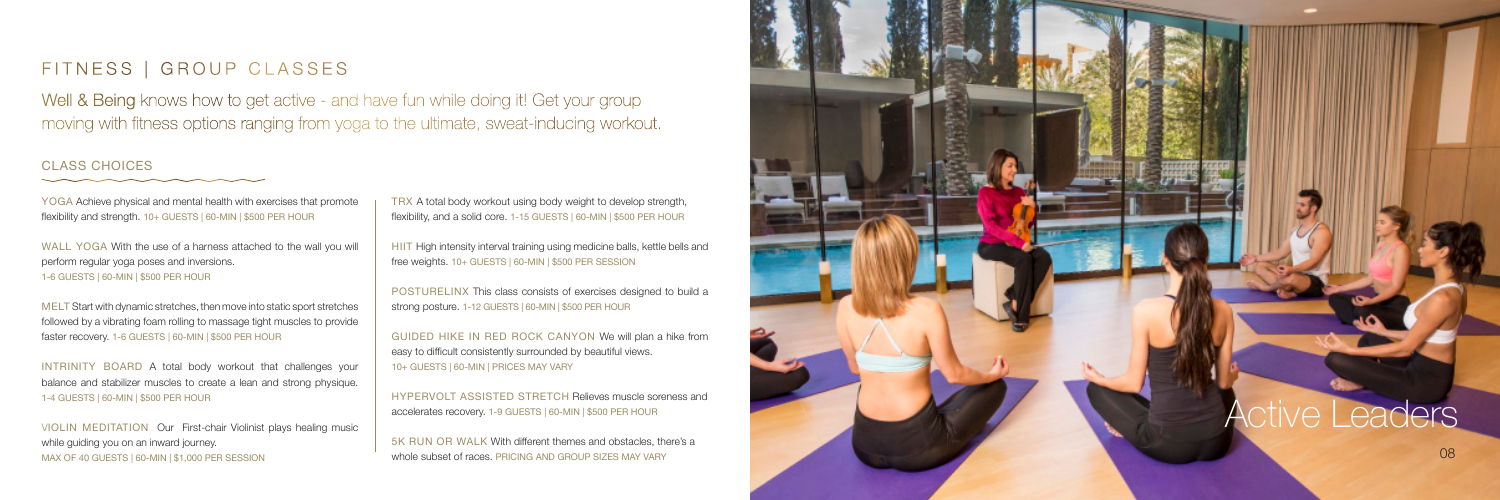The following venues can be reserved for private receptions, lectures, and meetings. Pricing does not include food and beverage, AV equipment, additional seating, etc. You choose your venue, and develop your own program, and we will make it happen!



### GROUP SPA SERVICES

#### GROUP BLOCKS

Let our Red Rock by Well & Being Group Experience Coordinators create the ideal program of treatment and class combinations for your attendees and your group schedule.

#### SPA BUYOUT

Enjoy exclusive use of the Spa for a half day or full day.

#### SPA FACILITY USE INCLUDES: *(Additional fees may apply)*

#### SPA & SALON TREATMENT BLOCKS

*(Ability to accommodate up to 23 treatments per hour if booked in advance)*

• Well & Being provides customized welcome fliers or digital media to highlight specials for your group. Fliers can be used in on-line conference registration material to promote group incentives for advance spa bookings.

• Spa Registration desk upon group arrival to the resort.

• Full use of spa facility is included for every attendee with a booked treatment for the same day.

Private Spa Pool, Wet Steam Room, Cold Plunge, Swedish Dry Sauna, Hot Therapeutic Whirlpool, Swiss Shower, Fitness Gym, Chair Massage and Regularly Scheduled Exercise Classes.

#### VENUE RENTAL SPA POOL

A beautiful private setting with exceptional views, comfortable seating. Before 6 PM \$500 per hour I After 6 PM \$750 for 4 hours

#### Movement Studio

Beautiful studio with programmable lighting options and music. This venue can be reserved for private functions any day. \$500 for 4 hours

Spa Amenities *(Inquire for pricing).*

Early open and late closing available for exclusive use.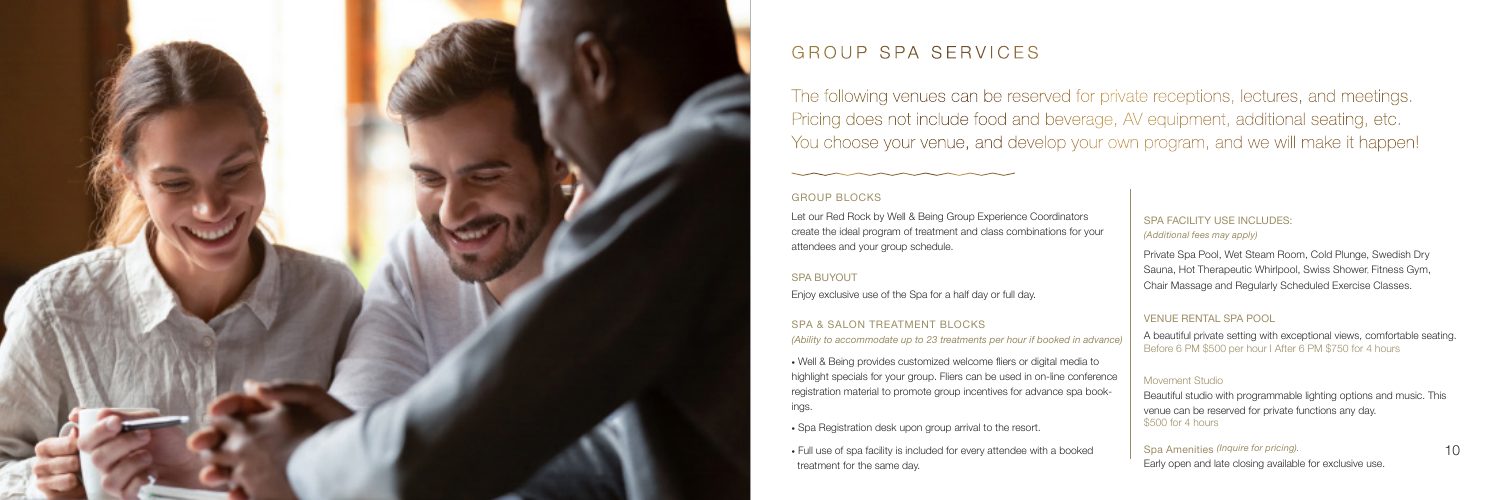

After Your Meeting – Enhance your Natural Beauty with a visit to the Style Bar! A refreshingly simple concept; we wash, blow, and style hair in just 45 minutes. Order one of our 5 distinct styles, from Wild Style to Event Style – and one of our talented stylists will take it from there while guests relax and enjoy the experience. The perfect solution for your group's evening event or night on the town!

#### SALON

#### STYLE BAR

WILD STYLE Big, sexy round brush SLEEK STYLE Smooth, straight ironed IN STYLE Hollywood glam waves FREE STYLE Beachy waves EVENT STYLE Updo

After your meeting - enhance your natural beauty with a visit to the Style Bar! A refreshingly simple concept; we wash, blow, and style your hair in just 45-minutes. The perfect solution for your group's evening or night on the town!

#### SALON SERVICES

#### GLAM IT UP EVENTS

Looking for a fun way to "Glam Up" your group attendees before their final night or big awards dinner? Let our GLAM TEAM at The Salon at Red Rock work their magic. This activity can be highly customized to include everything from makeup touch ups, to blow outs/updo's to mini mani/pedi stations. Spice it up with some live music, champagne toasts and unique lite bites. Digital photography enhances the experience to last long after the last award is given. Prices and times vary based on size of group and selection of offerings included.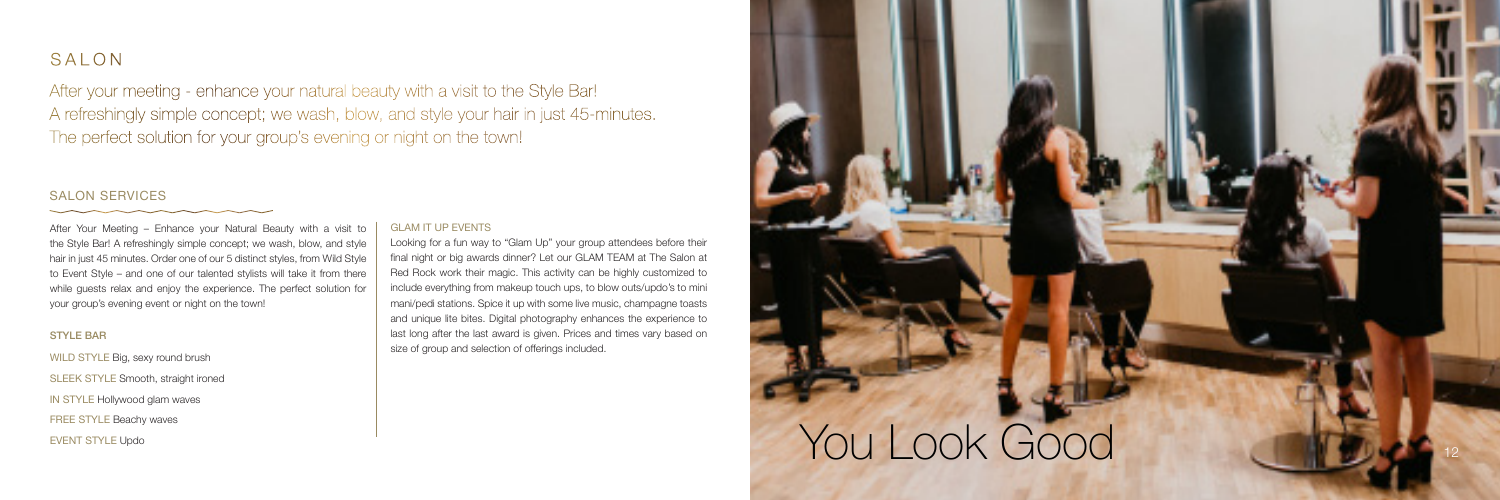Allow our nutrition and wellness experts to give your group helpful tips for fueling your mind, body, and soul with a healthy diet. From cooking demonstrations to learning how to eat healthy on the go, our experts know how to make your experience delicious.

# Fuel your Mind

#### EAT WELL

#### LUNCH IN A JAR TEAMBUILDING

Learn the essential ingredients for wellness, productivity and energy in a group session with our Wellness Experts. You'll build your own lunch jar, a unique twist to the sack lunch, which is tailor made and can be taken home.

15-35 GUESTS | 1-2-HOURS | \$85 PER PERSON

#### SAVOR EVERY BITE

Mindful Eating – an ideal session that discusses health with our wellness experts. Includes a healthy cuisine lunch served with mindful eating techniques. 15-35 GUESTS | 1 HOUR | \$85 PER PERSON

#### NUTRITION ON THE ROAD

Learn effective techniques from our nutrition experts on how to make smart food and beverage decisions while on the go. Great for business professionals with a heavy travel schedule.

10+ GUESTS | 15-30-MINS | \$35 PER PERSON